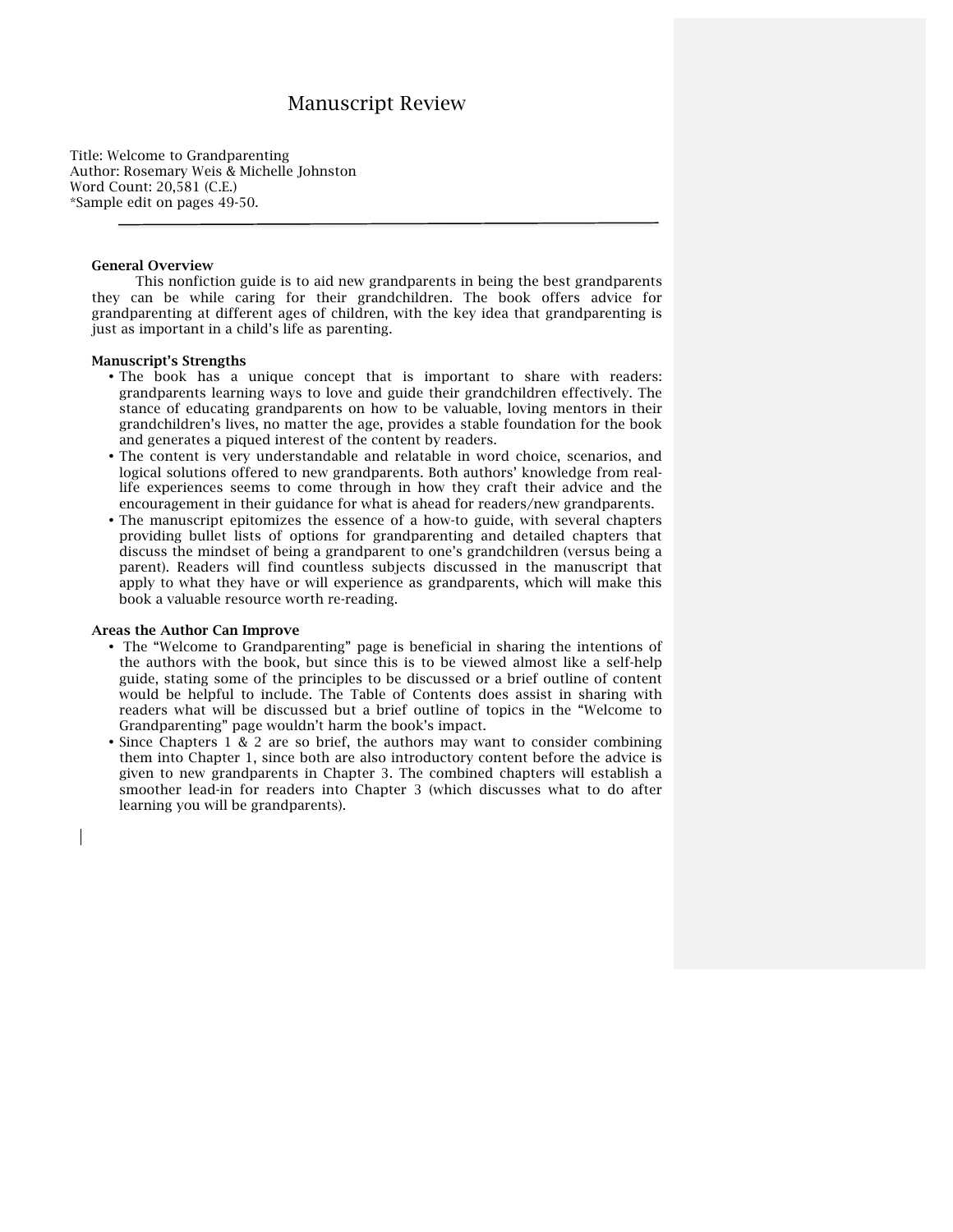# Suggested Mill City Editorial Service

What is recommended for the manuscript is the **Basic Copyedit service**, which will correct errors in punctuation, spelling, and grammar in one round of editing. The following will be corrected through the editorial service listed here:

- Grammar
- Punctuation
- Typos & Spelling
- Incomplete sentences
- Subject-verb agreement
- Consistent Voice/Tense maintained
- Suggesting proper referencing and quoting of source
- Simple syntax and adding minor missing words
- Very light commenting that will be only suggestions for source citations, scripture references, and spelling errors
- Note: Scripture checking is not included; verses will only be checked for typos.

# SAMPLE EDIT ON PAGES 49-50:

Baby-sitting is probably the most requested help new parents seek. If you speak to seasoned grandparents, you will hear many different views on the subject. Everyone has their own preference. As you consider the grandparent relationship you wish to create, it's important that you think about the pros and cons of the issue. Remember, it is your choice to sit or not, but weigh your decision carefully.

Some grandparents feel they have waited a long time for their own kids to grow up and will do anything but baby-sit. After all, this is their golden years, their time alone. You need to realize that this position, while valid, may present a hardship on the parents. All parents, especially those with infants and young children, need a break to focus on their relationship. (This is good for many reasons, including creating a loving home environment for your grandchildren to grow up in). Trusted child care is often hard to come by. Teenage sitters can be unreliable and inexperienced; professional sitting services can be costly or over their budget. From your children's point of view, having Grandma and Grandpa watch over their little ones is the next best thing to being there themselves.

You don't want your decision not to baby-sit to come back and haunt you. Many is the story of grandparents who were too busy when their kids and grandchildren needed them, who later found out that no one was there

Microsoft Office User 2/19/2019 2:30 PM **Deleted:** t

Microsoft Office User 2/19/2019 2:30 PM

Microsoft Office User 2/19/2019 2:30 PM

**Deleted:** g

**Deleted:** g